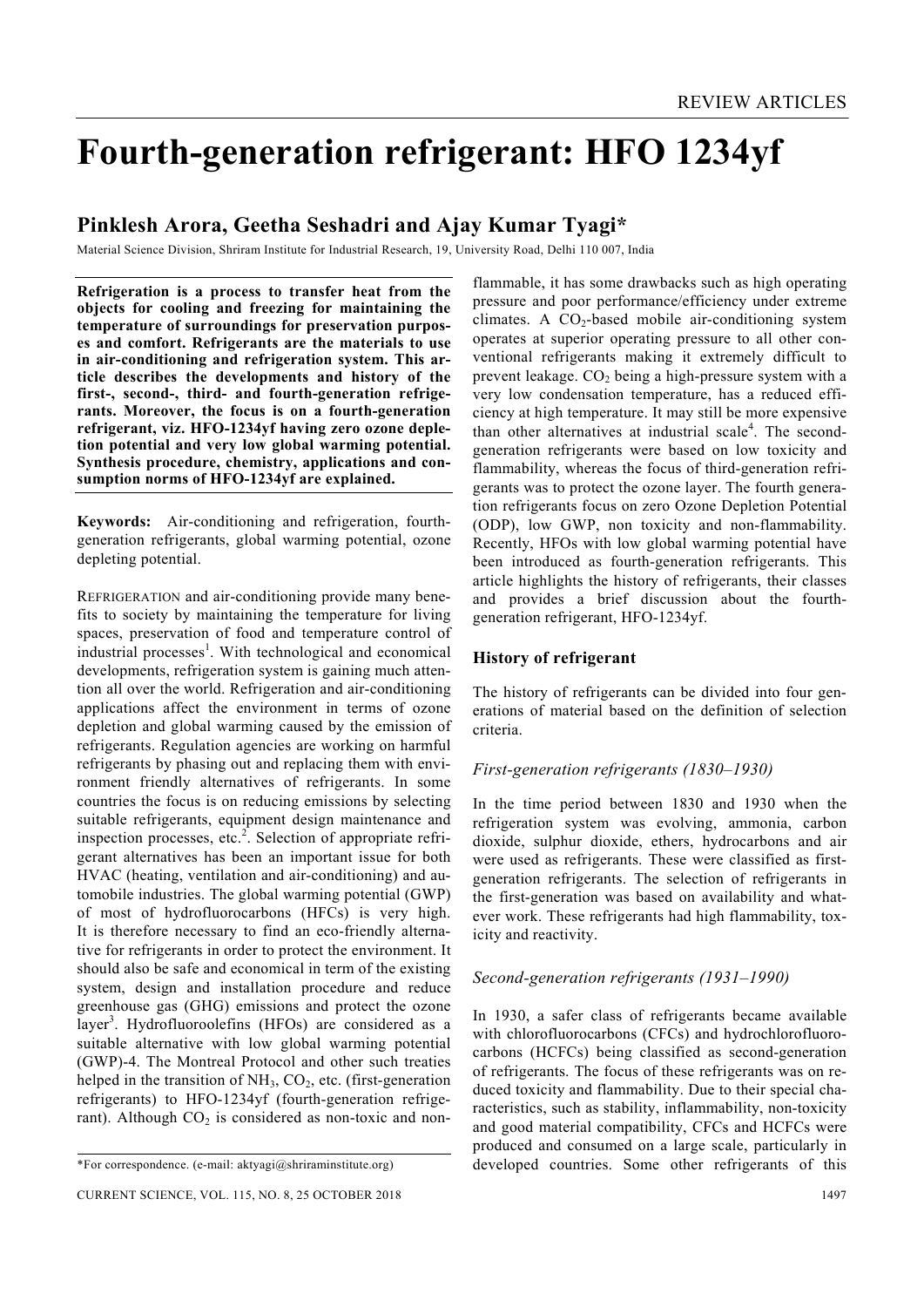generation were  $NH_3$ , hydrocarbons (HCs),  $H_2O$ , etc. In 1987, the Montreal Protocol was designed as a framework to protect the ozone layer by phasing out the refrigerants which are responsible for ozone depletion.

## *Third-generation refrigerants (1990–2010)*

The initial step of the Montreal Protocol was to switch over to CFCs to HCFCs due to ODP of HCFCs. Subsequently, a range of HFCs and their derivatives or blends was developed to meet the specifications of refrigeration applications. Attention was given on reduced service and emissions of refrigerants during service and disposal<sup>5</sup>. This class of refrigerants was considered as third generation. In 1994, under the United Nations Framework Convention on Climate Change (UNFCCC), the Kyoto Protocol was designed as a concrete implementing tool to control GHG emissions. Both developed and developing countries are making efforts to reduce the use of ozonedepleting agents as well as strengthening controls outlined in the Protocol.

 Presently, HCFCs and HFCs contribute only about 2% of the total global warming, therefore, these are on a schedule to be phased out by 2030.

## *Fourth-generation refrigerants (2010 onwards)*

The fourth-generation refrigerants include fluorinated propene (propylene) isomers with low GWP. At present, the most likely replacement is another new class of fluorocarbon refrigerants, viz. HFOs. They have very low GWP and are expected to replace HFCs in many applications<sup>6</sup>. A representative of this class is HFO-1234yf. Figure 1 depicts the history of refrigerants.

# **Classes of refrigerants**

On the basis of chemistry and chemical structure, refrigerants may be divided into the following three classes.



Figure 1. History of refrigerants.

## *Hydrocarbons and inorganics*

This class of refrigerants includes ammonia,  $CO<sub>2</sub>$ , water and hydrocarbons; they are often known as 'natural refrigerants' with zero ODP, low GWP and low toxicity. These refrigerants are not suitable for small cooling applications<sup>7</sup>. The refrigerants of this class are ethane, propane, butane, isobutene, etc. The drawback of these refrigerants is their high flammability which makes them unsuitable for use in refrigeration systems.

## *Halocarbons*

The refrigerants of this class are CFCs, HCFCs, HFCs, etc. The most common ones are CFC-11, CFC-12, HCFC-22 and HFC-134a. CFCs were phased out due to their high ozone depletion potential which affected the stratospheric ozone.

# *Hydrofluoroolefins*

HFOs are unsaturated organic molecules having carbon, hydrogen and fluorine. They are unstable molecules with low GWP and small atmospheric lifetime due to the presence of double bond. HFOs differ from traditional HFCs by being derivatives of alkenes rather than alkanes. There are two types of refrigerants in this class: HFO-1234yf (2,3,3,3-tetrafluoropropene) and HFO-1234ze (trans 1,3,3,3-tetrafluoropropene) HFOs, HFO-1234yf and HFO-1234ze are now considered as the most promising fourth-generation refrigerants<sup>8,9</sup>.

# **HFO-1234yf**

HFO-1234yf (2,3,3,3-tetrafluoropropene) is a fourthgeneration refrigerant with zero ODP and very low GWP (4). Figure 2 show, the chemical structure of HFO-1234yf.

## *Properties of HFO-1234yf (2,3,3,3-tetrafluoropropene)*

Table 1 lists the important properties of HFO-1234yf.



**Figure 2.** Chemical structure of HFO-1234yf.

1498 CURRENT SCIENCE, VOL. 115, NO. 8, 25 OCTOBER 2018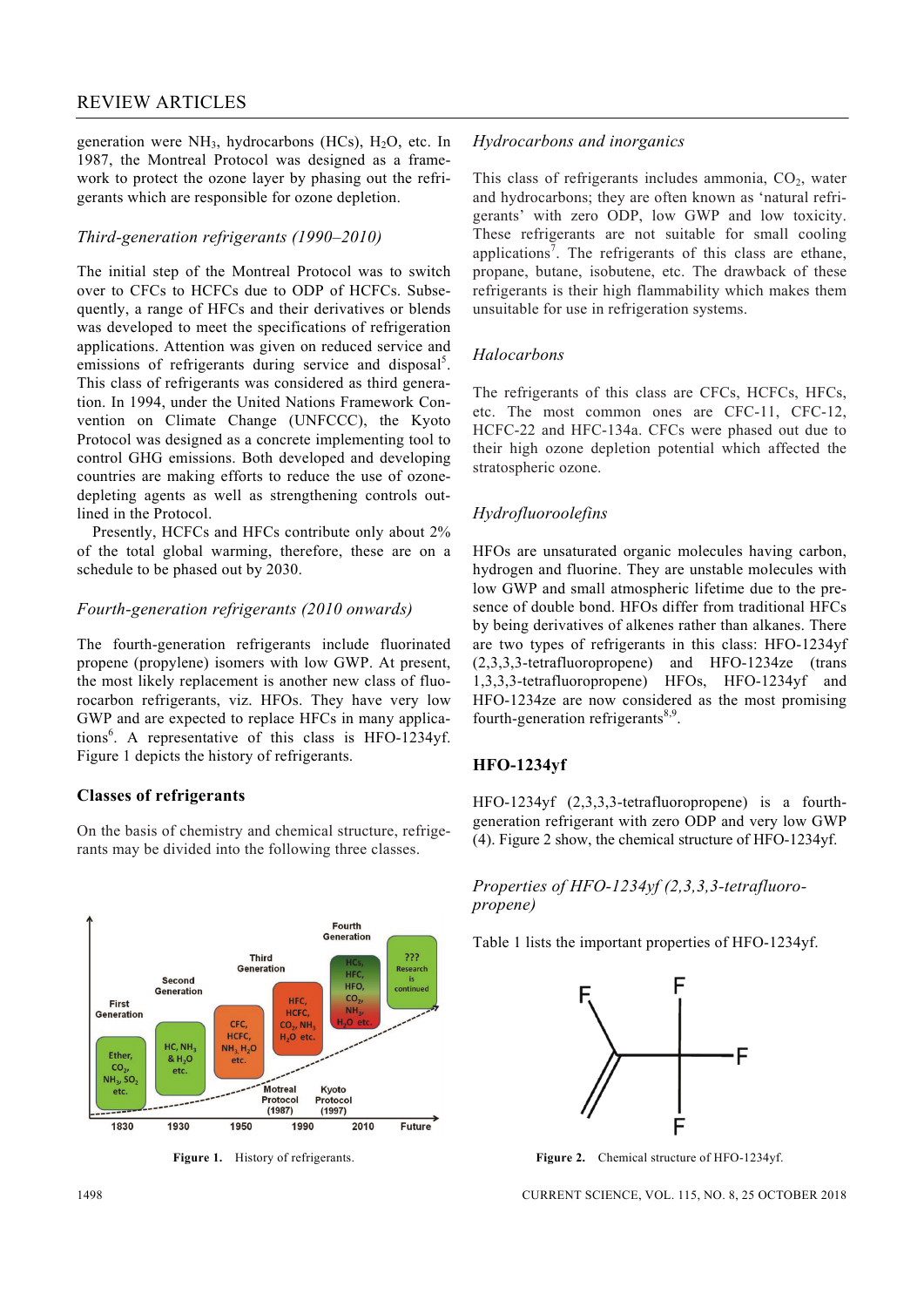|                                      | Table 1. Properties of HFO-1234yf |
|--------------------------------------|-----------------------------------|
| Chemical name                        | 2,3,3,3-tetrafluoro prop-1-ene    |
| Molecular formula                    | $C_3H_2F_4$                       |
| Molecular mass                       | $114$ g/mol                       |
| Physical state                       | Colourless gas                    |
| Density $(a25^{\circ}C)$             | 1.1 $g/cm^3$                      |
| Boiling point                        | $-30^{\circ}$ C                   |
| Solubility in water $(Q25^{\circ}C)$ | $198.2 \text{ mg/l}$              |
| CAS no.                              | 754-12-1                          |
|                                      |                                   |

## *Synthesis of HFO-1234yf*

In the literature, different methods of synthesis of HFO-1234yf starting with different raw materials are described. Nappa *et al.*<sup>10,11</sup> described a process for the synthesis of HFO-1234yf by conversion of 1,1,1,2,tetrafluoro-2-chloropropane in the presence of chromium (III) oxide catalyst and 1% alkali metal. Bektesevic *et al*. 12 synthesized HFO-1234yf by dehydro-halogenation of tetrafluorochloropropane and pentafluoropropane (HCFC-244bb and HFC-245cb) in the presence of caustic solution. Wang and  $Tung<sup>13</sup>$  described a process for the synthesis of HFO-1234yf through dehydrochlorination of 2-chloro-1,1,1,2-tetrafluoropropane (HCHC-244bb). It was found that the presence of HF decreases selective conversion of HCFC-244bb to HFO-1234yf. Accordingly, a method of removing hydrogen fluoride (HF) from such material was developed to improve the overall conversion efficiency process<sup>14,15</sup>.

 A method for the synthesis of HFO-1234yf has been described by fluorination and dehydro-chlorination of 1,1,1,2-tetrachloro-2-fluoropropane (HCFC-241bb) with or without a catalyst<sup>16,17</sup>. The synthesis of HFO-1234yf was carried out by dehydro-halogenation of pentafluoropropane  $(CH_3CF_2CF_3)$  in the presence of a base and a catalyst chromium oxyfluoride<sup>18-21</sup>. HFO-1234yf was synthesized by the reaction of HCFO-1233xf (2-chloro-3,3,3-trifluoropropene) with HF in the presence of catalyst<sup>22–25</sup>. Bektesevic *et al*.<sup>26</sup> described a method in which 2-chloro-3,3,3-trifluoropropene (HCFO-1233xf) was obtained by the fluorination of 1,1,2,3-tetrachloropropene (HCFO-1230xa) and then hydrogenation to form HFO-1234yf. This is a relatively low-yielding process and a very large percentage of the organic starting material is converted to unwanted and/or unimportant by-products, including a sizeable amount of carbon black which tends to deactivate the catalyst used in the process. A process was also developed for producing HFO-1234yf by fluorination of tetrafluoropropene to produce HCFO-1233xf; and reaction of HCFO-1233xf with HF to produce HCFC-244bb; followed by dehydrochlorination of HCFC-244bb to produce HFO-1234yf (ref. 27). Nose and Komatsu28 described a simple and economical method suitable for implementation on an industrial scale, for preparing 2,3,3,3-tetrafluoropropene, by 1,1,1,2,3-penta-

CURRENT SCIENCE, VOL. 115, NO. 8, 25 OCTOBER 2018 1499

chloropropane (HCC-240) by reacting with HF in the presence of chromium-based catalyst.

 A process was described for the preparation of HFO-1234yf by the reaction of chlorotrifluoroethylene (CTFE) with methyl halide to form an intermediate product and of intermediate product stream with HF to produce HFO-1234yf (ref. 29). A process for the manufacture of HFO-1234yf from 1,1,2,3-tetrachloropropene (TCP) was described in three integrated steps that include: (i) R-1 hydrofluorination of TCP to form 1233xf; (ii) hydrofluorination of 1233xf to form 244bb and (iii) dehydrochlorination of 244bb to form HFO-1234yf (ref. 30).

 HFO-1234yf was also synthesized using a simple and economical method that is suitable for implementation on an industrial scale. In this method HFO-1234yf was synthesized by the reaction of 1,1,1,2,3-pentachloropropane  $(HCC-240db)$  with hydrogen fluoride<sup>31</sup>. A process was also developed to produce HFO-1234yf by the reaction of 1-chloro-1,1,2,2,3-pentafluoropropane (HCFC-235cb) with hydrogen gas in the presence of catalyst<sup>32</sup>. Devic *et al*. 33 developed a method to synthesize HFO-1234yf by hydrogenation followed by dehydrofluorination of hexafluoropropylene. A simple and economical process was developed to produce 1,1-dichloro-2,3,3,3-tetrafluoropropene (CFO-1214ya) from 1,1-dichloro-2,2,3,3,3-pentafluoropropane (HCFC-225ca) as well as 2,3,3,3-tetrafluoropropene (HFO-1234yf) from 1-chloro-2,3,3,3 tetrafluoropropane (HCFC-244eb). A composition of HCFC-244eb and HCFC-225, including HCFC-225ca was made to react with an alkali solution in the presence of catalyst (phase transfer) to produce HFO-1214ya from HCFC-225ca as well as to produce HFO-1234yf from HCFC-244eb. This is a simple and economical process for producing HFO-1234yf without requiring purification of the raw material component<sup>34</sup>. The synthesis of HFO-1234yf was also carried out by dehydrofluorination of HCFC-225ca in the presence of dehydrofluorination catalyst, followed by hydrogenation in the presence of palla- $\dim^{35-37}$ .

## *Applications of HFO-1234yf*

Due to its low GWP, HFO-1234yf has been used in refrigerants, heat transfer applications, foaming agents, propellants, blowing agents, carrier fluids, drying agents, buffing abrasion agents, expansion agents, gaseous dielectrics, sterilant carrier, particulate removal fluid, power cycle working fluid in liquid or gaseous form $38,39$ . HFO-1234yf is also a monomer or co-polymer starting material for the synthesis of thermally stable and highly flexible rubber material, having good market potential<sup>40</sup>.

### *Hazardous nature of by-product*

The by-products formed during the synthesis and use of HFO-1234yf are described below.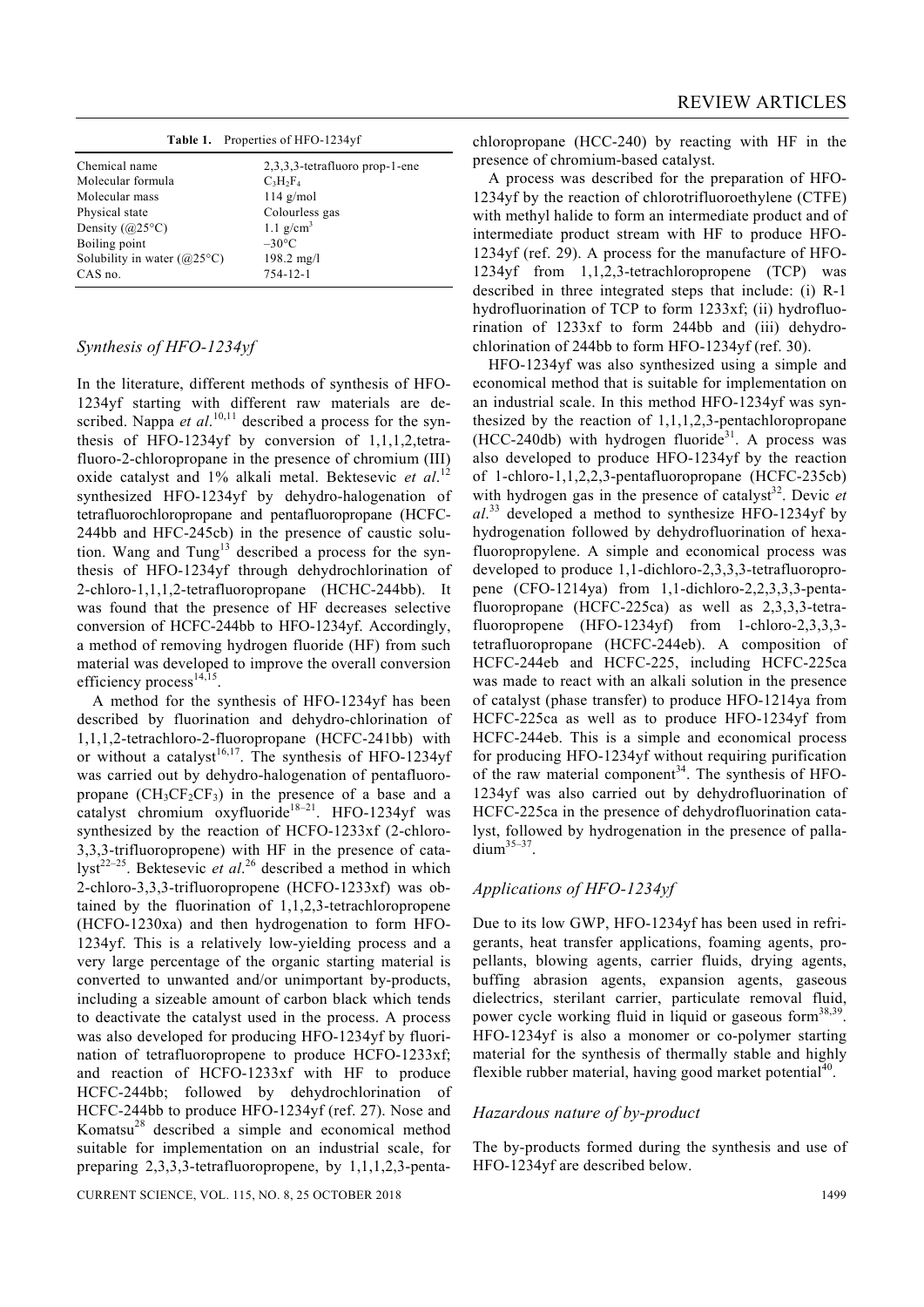*During synthesis:* The by-products which are formed during the synthesis of HFO-1234yf are HF, HCl, unreacted hydrogen, other starting materials and intermediates such as HFO-1214ya. In the reduction reaction, reduction reactor contains the product HFO 1234yf, unreacted raw material CFO-1214ya, intermediate product 1-chloro-2,3,3,3-tetrafluoropropene (HCFO 1224yd) and by-products such as 1-chloro-2,3,3,3 tetrafluoropropane (HCFC-244eb), etc. Here, the unreacted raw material CFO-1214ya and the intermediate product HCFO-1224yd can be effectively utilized by recycling them to the reduction reactor after separating them by distillation from the desired product HFO-1234yf. However, the by-product HCFC-244eb has a boiling point close to HCFO-1224yd and CFO-1214ya, and can be separated by distillation from these compounds. HCFC-244eb is returned to the reduction reactor together with CFO-1214ya and HCFO-1224yd. HCFC-244eb is an inactive compound in the reduction reaction, and as the operation of returning it to the reduction reactor is repeated, its concentration increases in the reduction reactor thereby lowering the production efficiency of HFO-1234yf (ref. 34).

*Atmospheric oxidation:* Atmospheric oxidation of HFO-1234yf gives trifluoroacetic acid ( $CF_3COOH$ ) which is corrosive in nature, but it does not consider as the hazardous material because the carbon–fluorine bond is stable. Due to the short life cycle of HFO-1234yf in the atmosphere (approximately 11 days), it degrades very fast resulting in low GWP. HFO-1234yf is decomposed in two stages to form trifluoroacetic acid  $(TFA)^{41}$ 

|           | $CF_3-CF=CH_2 \rightarrow CF_3-CF=O$ | $\rightarrow$ CF <sub>3</sub> -COOH |
|-----------|--------------------------------------|-------------------------------------|
| HFO-      | Fluoride of                          | Trifluoro                           |
| $1234$ yf | trifluoro acetic acid                | acetic acid                         |

TFA is not very toxic and is a ubiquitous natural component of the hydrosphere<sup>42–46</sup>. It is biodegradable<sup>47</sup> and does not accumulate in animal species<sup>48</sup>. It has been concluded<sup>42–48</sup> that there is no significant risk from TFA formed by atmospheric degradation of HFOs.

#### **HFO-1234yf: replacement of HFC-134a**

Due to similarity in properties, HFO-1234yf (GWP of 4 compared to  $CO<sub>2</sub>$  (ref. 49)) can be used as 'near drop-in replacement' for HFC-134a, which means that automobile manufacturers need not do many alterations in the design of the system to adopt HFO-1234yf as an alternative refrigerant due to the suitability of HFO-1234yf with existing refrigeration system design. As soon as its commercial availability is ensured, HFO-1234yf would replace HFC-134a, which is currently used in airconditioning systems in automobiles and other refrigeration systems. Attempts have also been made to use blends of HFO-1234yf with other HFCs such as R-32 in applications such as air-conditioners for domestic purposes and other refrigeration systems, since HFO-1234yf and its blends have low GWP.

Brown<sup>50</sup> studied the feasibility of HFOs as alternative refrigerants. There are also studies focusing on the thermodynamic properties of HFO-1234yf available in the literature<sup>51–55</sup>. Reaser *et al.*<sup>56</sup> compared the thermophysical properties of HFO-1234yf with HFC-134a and R-410a to determine the drop-in replacement potential of the farmer, and concluded that the properties were comparable with HFC-134a and not with R-410a. Zhang *et al*. 57 evaluated non-azeotropic mixtures of HFO as a replacement for HFC-134a and CFC-114 in air-conditioning applications and high-temperature systems. It has been experimentally analysed HFO-1234yf can be used as a replacement for HFC-134a in a vapour compression system with the 9% lower cooling capacity of HFO-1234yf as compare to HFC-134a, which diminishes with the use of internal heat exchanger<sup>58</sup>. Jung et al.<sup>59</sup> studied HFO-1234yf and HFO-1234yf/HFC-134a blends in three compositions and found that coefficient of performance (COP), discharge temperature and capacity of HFO-1234yf and its blends are similar to HFC-134a, with decrease in flammability as the content of HFC-134a increases.

 Figures 3 and 4 show a comparison of pressure– enthalpy and temperature–entropy diagrams of HFO-1234yf and HFC-134a respectively.

 As can be seen from Figure 3, the specific cooling capacity of HFC-134a is significantly higher than HFO-1234yf while the specific compression work is slightly lower. The lower value of compression work of HFC-134a causes improvement in coefficient of performance (COP) of refrigeration system $^{60}$ . Table 2 lists the thermodynamic properties of HFO-1234yf compared with R-134a (ref. 61).



**Figure 3.** Comparison of pressure–enthalpy diagrams of HFO-1234yf and HFC-134a.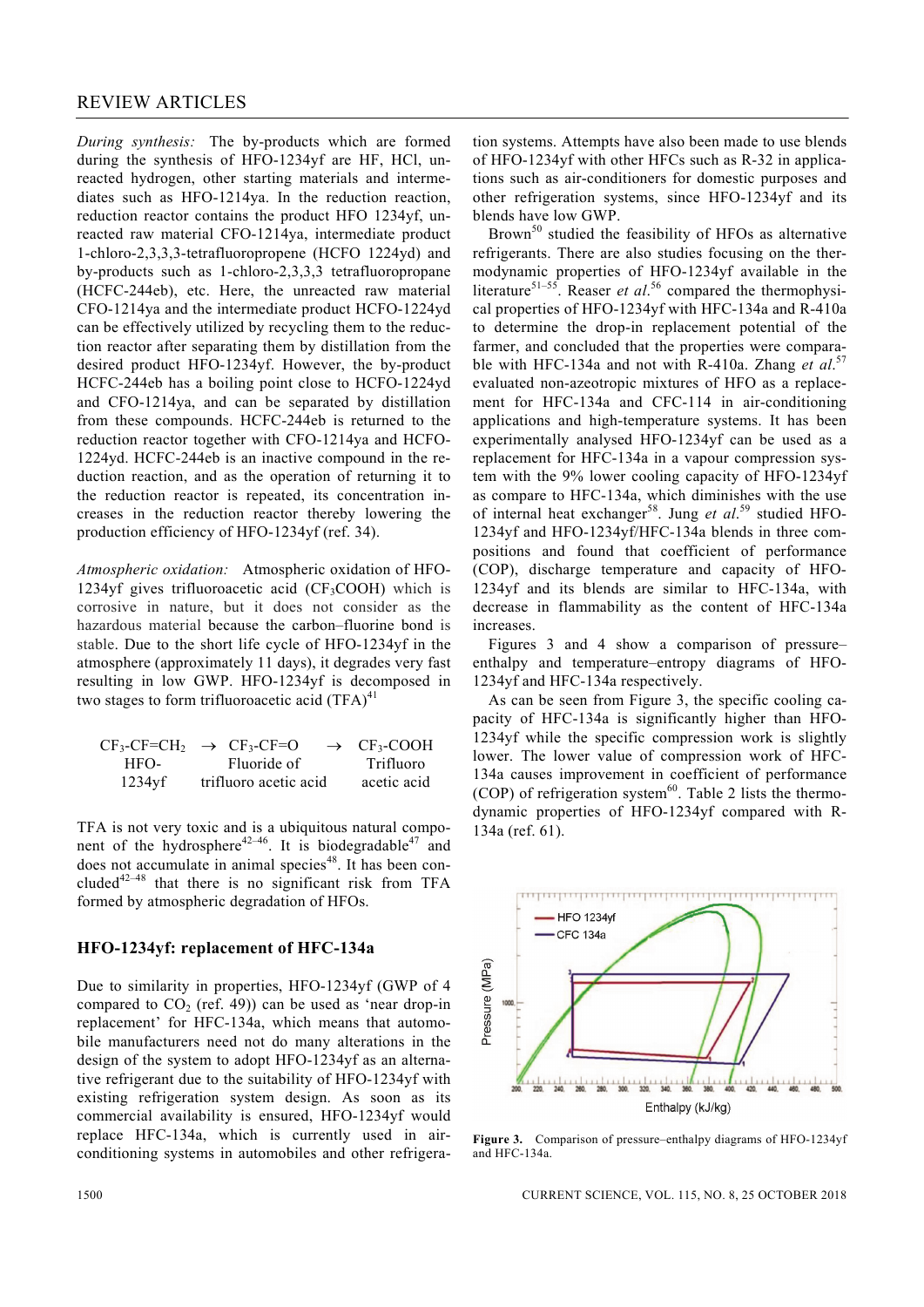

**Figure 4.** Comparison of temperature–entropy diagrams of HFO-1234yf and HFC-134a.

**Table 2.** Comparison of thermodynamic properties of HFO-1234yf and HFC-134a

| Property                                    | HFO-1234yf | HFC-134a |
|---------------------------------------------|------------|----------|
| Boiling point $(^{\circ}C)$                 | $-29$      | $-26$    |
| Critical point $(^{\circ}C)$                | 95         | 102      |
| Vapour pressure (MPa; at 25°C)              | 0.677      | 0.665    |
| Vapour pressure (MPa; at $80^{\circ}$ C)    | 2.44       | 2.63     |
| Liquid density ( $\text{kg/m}^3$ ; at 25°C) | 1094       | 1207     |
| Vapor density, $(kg/m^3$ ; at 25°C)         | 37.6       | 32.4     |
| Volumetric capacity $(kJ/m3)$               | 1577       | 1643     |
| Coefficient of performance (COP)            | 2.77       | 2.87     |
| COP relative to HFC-134a $(\%$ )            | 97         | 100      |

**Table 3.** Flammability parameters of HFO-1234yf

| Property                       | Value      |
|--------------------------------|------------|
| Lower flammability limit (LFL) | 6.5        |
| Upper flammability limit (UFL) | 12.3       |
| Delta UFL $-$ LFL              | 58         |
| Minimum ignition energy (mJ)   | 5000-10000 |
| Burning velocity (cm/s)        | 15         |

 Low GWP and zero ODP of HFO-1234yf were compared with HFC-134a as a possible alternative refrigerant in automotive air-conditioning and stationary refrigeration applications. Ansari *et al.*62 compared GWP and ODP of HFO-1234yf with HFC-134a and concluded that the performance parameters of the farmer are smaller compared to the latter. Due to the small difference in values and its environmental-friendly properties, HFO-1234yf can be a better alternative to HFC-134a. Thus, HFOs are the most viable emerging alternative refrigerants and their performance is closely similar to HFC-134a. HFO-1234yf has been widely accepted for future motor vehicle air-conditioning (MVAC) systems.

## **Compatibility**

Several studies on the compatibility and stability of HFO-1234yf with other lubricants and polymers were carried out. The refrigerants were tested with three lubricants, viz. mixed acid polyester (POE), branched acid polyester and poly vinyl ether (PVE) oil. No degradation of the HFO-1234yf refrigerant–oil blend was observed. Similarly, compatibility studies of HFO-1234yf with plastics and elastomers (including electric motor winding insulation in hermetic or semihermetic compressors) have shown high stability in the presence of POE or PVE lubricants with similar behaviour to HFC-134a (ref. 63).

#### **Flammability**

HFO-1234yf was considered to be flammable on studying the flammability parameters such as lower flammability limit (LFL) and upper flammability limits (UFL) according to the standard ASTM-E681-04. However, the results showed mild flammability while comparing the LFL of HFO-1234yf with other refrigerants<sup>61,64</sup>. HFO-1234yf has relatively high minimum ignition energy from 5000 to 10,000 mJ, which indicates very low potential ignition source in a vehicle. HFO-1234yf also has a very low burning velocity (1.5 cm/s), indicating very low potential for ignition<sup>65</sup>. Table 3 provides the flammability parameters of HFO-1234yf.

 SAE International has already issued a press release stating that HFO-1234yf could be used safely worldwide as a refrigerant for vehicle air-conditioning systems<sup>66</sup>. HFO-1234yf has been accepted outside the US for use in future MVAC systems $^{67}$ . A survey by the German Association of the Automotive Industry (VDA) of international manufacturers revealed that they are in favour of using HFO-1234yf. Thus HFO-1234yf is the candidate for standardized, worldwide introduction of a new refrigerant with a low  $GWP<sup>66</sup>$ .

#### **Conclusion**

Thus we have provided a brief discussion on the history of refrigerants. These have been classified on the basis of their chemistry such as hydrocarbons and inorganic compounds, halocarbons such as CFCs, HCFCs and HFCs and HFOs. Focusing on fourth-generation refrigerants, the properties, synthesis procedure and applications of HFO-1234yf have been reviewed in detail.

 HFO-1234yf is environment-friendly refrigerant with zero ODP and very low GWP for use in mobile air-conditioning (MAC) systems. The chemistry of HFO-1234yf is well-defined as  $CF_3CF=CH_2$ . It is synthesized by different chemical routes using HCFC-241bb, HFC-245, HCFC-244, HCFO-1233xf, HFO-1214ya and HCFC-225.

 HFO-1234yf is a good alternative for HFC-134a in MAC systems in the automotive industry. HFO-1234yf has a very low GWP compared to HFC-134a. It has some issues related to mild flammability, but due to low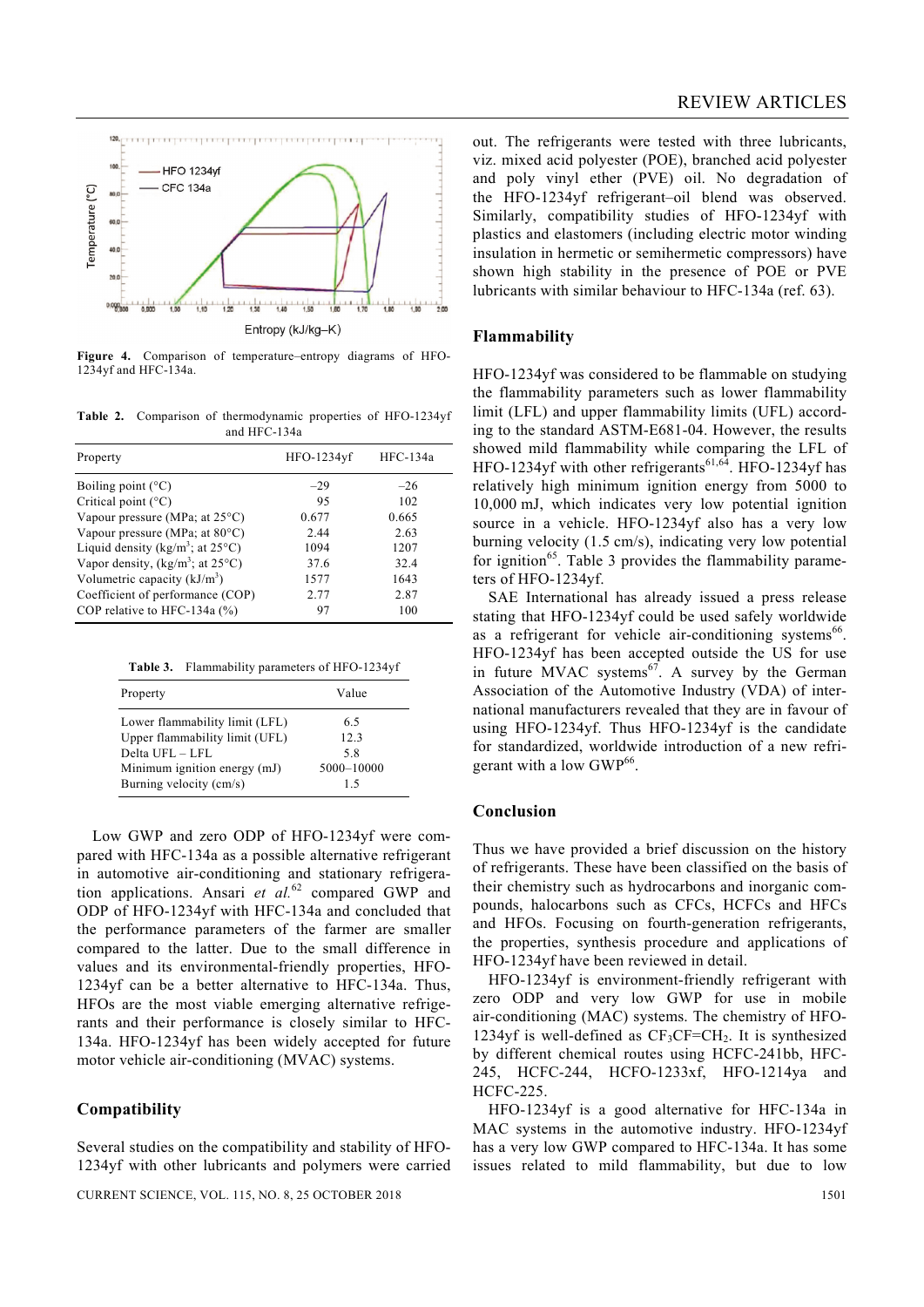## REVIEW ARTICLES

burning velocity and high minimum ignition energy, HFO-1234yf can be safely used for mobile airconditioning. It is compatible with plastics and elastomers (including electric motor winding insulation in hermetic or semihermetic compressors). It has good miscibility with POE and PVE lubricants and shows good thermal stability. Atmospheric oxidation of HFO-1234yf gives TFA in a molar yield of essentially 100%.; however, no significant environmental impact of TFA is expected. Thus it can be concluded that HFO-1234yf can be safely used in refrigeration and air-conditioning applications in mobile as well as stationary systems and without much change in vehicle design, engineering and manufacture.

- 1. Sahu, J. C. and Mandal, B. K.; http://www.coolingindia.in/ blog/post/id/9952/recent-developments-in-alternative-refrigerants (accessed on 15 May 2016).
- 2. http://www.linde-gas.ro/internet.lg.lg.rou/ro/images/refrigerant\_ environmentalimpact\_brochure\_07\_201254\_80042.pdf?v=1.0 (accessed on 6 July 2016).
- 3. Verma, J. K., Satsangi, A. and Chaturani, V., A review of alternative to R134a (CH3CH2F) refrigerant. *Int. J. Emerg. Technol. Adv. Eng.*, 2013, **3**(1), 300–304.
- 4. Papasavva, S. and Moomaw, W., Comparison between HFC-134a and alternative refrigerants in mobile air conditioners using the GREEN-MAC-LCCP© model. In 15th International Refrigeration and Air Conditioning Conference, Purdue, USA, 2014, Paper 1475, pp. 1–10.
- 5. ASHRAE: Position Document on Refrigerants and their Responsible Use. 2012.
- 6. Venkatarathnam, G. and Murthy, S. S., Refrigerants for vapour compression refrigeration systems. *Resonance*, 2012, **17**(2), 139– 162.
- 7. Brown, S., Refrigerants and global climate change. In Engineering Colloquium, Godderd Space Flight Center, Maryland, 2010.
- 8. Nielsen, O. J., Javadi, M. S., Andersen, M. P. S., Hurley, M. D., Wallington, T. J. and Singh, R., Atmospheric chemistry of  $CF<sub>3</sub>CFCH<sub>2</sub>$ : kinetics and mechanisms of gas-phase reactions with Cl atoms, OH radicals, and O3. *Chem. Phys. Lett*., 2007, **439**, 18–22.
- 9. Honeywell, Honeywell HFO-1234ze Blowing Agent, Honeywall Sales Specification, 2008; https://www51.honeywell.com/sm/lgwpfr/common/documents/FP\_LGWP\_FR\_Honeywell-HFO-1234ze\_Literature\_document.pdf (accessed on 13 July 2016).
- 10. Nappa, M. J., Lousenberg, R. D. and Jackson, A., Synthesis of 1234YF by selective dehydrochlorination of 244bb. US 8263817 B2, 2012.
- 11. Nappa, M. J., Lousenberg, R. D. and Jackson, A., Synthesis of 1234yf by selective dehydrochlorination of 244bb. US 2012/ 0172638 A1, 2012.
- 12. Bektesevic, S., Tung, H. S., Wang, H., Merkel, D. C. and Johnson, R. C., Method for producing tetrafluoropropenes. US 2011/ 0270000 A1, 2011.
- 13. Wang, H. and Tung, H. S., Process for producing 2,3,3,3-tetrafluoropropene. WO 2013/049742 A1, 2013.
- 14. Wang, H. and Tung, H. S., Process for producing 2,3,3,3-tetrafluoropropene. US 9416074 B2, 2016.
- 15. Wang, H., Tung, H. S. and Daniel, C., Process for producing 2,3,3,3-tetrafluoropropene. US 2014/0350309, 2014.
- 16. Elsheikh, M. Y., Bonnet, P. and Chen, B. B., Process for the manufacture of tetrafluoroolefins. US 2013/0035526 A1, 2013.
- 17. Jackson, A., Lousenberg, R. D. and Nappa, M. J., Synthesis of 1234yf by selective dehydrochlorination of 244bb. WO 2012/ 006295 A1, 2012.
- 18. Sharratt, A. P., Low, R. E. and McCarthy, J. C., Process for preparing R-1234yf by base mediated dehydrohalogenation. US 8822740 B2, 2014.
- 19. Sharratt, A. P., Low, R. E. and McCarthy, J. C., Process for preparing R-1234yf by base mediated dehydrohalogenation. US 2013/ 0274528 A1, 2013.
- 20. Elsheikh, M. Y., Bonnet, P., Keeley, O. C. N. and Chen, B. B., Dehydrofluorination of pentafluoroalkanes to form tetrafluoroolefins. US 2013/0060069 A1, 2013.
- 21. Wendlinger, L., Bonnet, P., Pigamo, A. and Doucet, N., Process for the preparation of 2,3,3,3-tetrafluoropropene. US 2013/ 0267740 A1, 2013.
- 22. Yang, G. *et al.*, Method for preparing 2,3,3,3-tetrafluoropropene. US 9,115,042 B2, 2015.
- 23. Yang, G. *et al.*, Method for preparing 2,3,3,3-tetrafluoropropene. EP 2756883 A1, 2014.
- 24. Mukhopadhyay, S., Light, B. A., Fleming, K. M., Phillips, S. D. and Dubey, R. K., Gas phase synthesis of 2,3,3,3-tetrafluoro-1 propene from 2-chloro-3,3,3-trifluoro-1-propene. US 2009/ 0124837 A1, 2009.
- 25. Johnson, R. C. and Merkel, D. C., Method for prolonging a catalyst's life during hydrofluorination. US 2010/0331583 A1, 2010.
- 26. Bektesevic, S., Tung, H. S. and Wang, H., Process for producing 2,3,3,3-tetrafluoropropene. US 2014/0235904, 2014.
- 27. Kopkalli, H., Chiu, Y. and Tung, H. S., Method for producing fluorinated organic compounds. US 2011/0207974 A9, 2011.
- 28. Nose, M. and Komatsu, Y., Process for preparing 2,3,3,3-tetrafluoropropene. US 8772554 B2, 2014.
- 29. Van Der Puy, M., Process for the preparation of 2,3,3,3-tetrafluoropropene (HFO-1234yf). US 8071826 B2, 2011.
- 30. Cottrell, S. A., Chiu, Y., Kopkalli, H., Tung, H. S., Uhrich, K. D. and Scheidle, P., Methods of making 2,3,3,3-tetrafluoro-2-propene. US 2012/0184785, 2012.
- 31. Nose, M. and Komatsu, Y., Process for preparing 2,3,3,3-tetrafluoropropene. WO 2013/015068 A1, 2013.
- 32. Nappa, M. J., Mallikarjuna, V. N. and Slevert, A. C., Processes for producing 2,3,3,3-tetrafluoropropene, a process for producing 1-chloro-2,3,3,3-pentafluoropropane and azeotropic compositions of 1-chloro-2,3,3,3-tetrafluoropropene with hf. US 2010/0076231 A1, 2010.
- 33. Devic, M., Guillet, D., Guiraud, E. and Wendlinger, L., Method for preparing 2,3,3,3-tetrafluoro-1-propene. US 2010/0305370 A1, 2010.
- 34. Seki, R., Okamoto, H., Takagi, H. and Kawaguchi, S., Process for producing 1,1-dichloro-2,3,3,3-tetrafluoropropene and 2,3,3,3- tetrafluoropropene, US 8642820 B2, 2014.
- 35. Rao, V. N. M. and Sievert, A. C., Process for producing 2,3,3,3 tetrafluoropropene. US 2010/0022808 A1, 2010.
- 36. Takagi, H. and Okamoto, H., Process for producing 2,3,3,3-tetrafluoropropene. US 2011/0319679 A1, 2011.
- 37. Kawaguchi, S., Okamoto, H., Takeuchi, Y., Takagi, H., Watanabe, K. and Yanase, K., Process for producing 2,3,3,3-tetrafluoropropene. US 2011/0319680 A1, 2011.
- 38. Nappa, M. J., Compositions comprising 2,3,3,3-tetrafluoropropene, 1,1,2,3-tetra-chloropropene, 2-chloro-3,3,3-trifluoropropene, or 2-chloro-1,1,1,2-tetrafluoropropane. US 9051500 B2, 2015.
- 39. Wang, H. and Tung, H. S., Process for producing 2,3,3,3-tetrafluoropropene. US 2014/0303409 A1, 2014.
- 40. Yang, G., Method for preparing 2,3,3,3-tetrafluoropropene. US 9115042 B2, 2015.
- 41. Scott, B. F., Spencer, C., Scott, A. and Mabury, Muir, D. C. G., Poly and perfluorinated carboxylates in North American precipitation. *Environ. Sci. Technol.*, 2006, **40**, 7167–7174.
- 42. Berg, M., Müller, S. R., Mühlemann, J., Wiedmer, A. and Schwarzenbach, R. P., Concentrations and mass fluxes of chloroacetic

1502 CURRENT SCIENCE, VOL. 115, NO. 8, 25 OCTOBER 2018